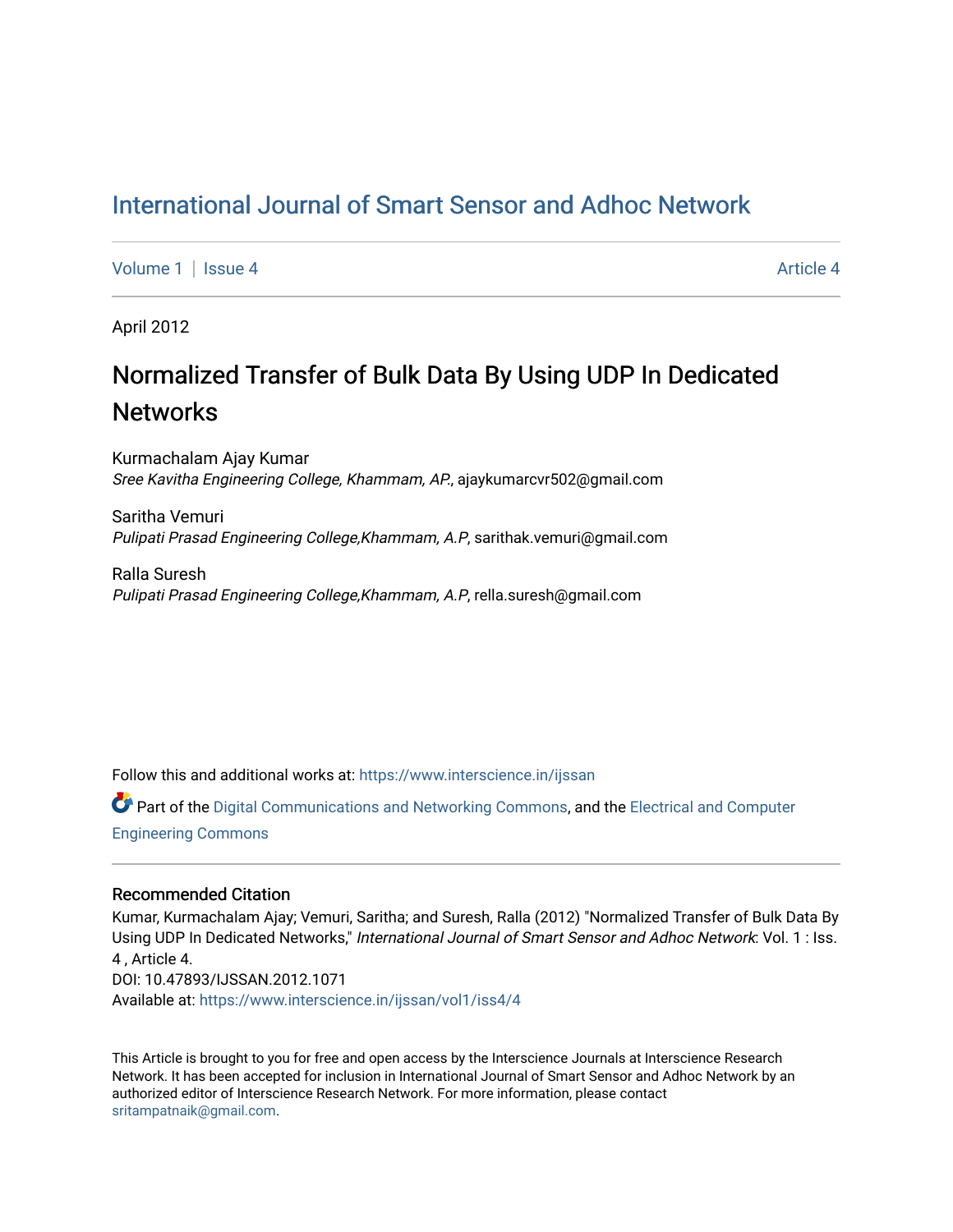## **Normalized Transfer of Bulk Data By Using UDP In Dedicated Networks**

 $\boldsymbol{\mathrm{K} }$ urmachalam Ajay  $\boldsymbol{\mathrm{K} }$ umar $^1$ , Saritha  $\boldsymbol{\mathrm{V} }$ emuri $^2$  & Ralla Suresh $^3$ 

<sup>1</sup>Sree Kavitha Engineering College, Khammam, AP., <sup>2</sup>Pulipati Prasad Engineering College, Khammam, A.P & <sup>3</sup>Pulipati Prasad Engineering College, Khammam, A.P.

Email: ajaykumarcvr502@gmail.com, sarithak.vemuri@gmail.com, rella.suresh@gmail.com

*Abstract -* High speed bulk data transfer is an important part of many data-intensive scientific applications. TCP fails for the transfer of large amounts of data over long distance across high-speed dedicated network links. Due to system hardware is incapable of saturating the bandwidths supported by the network and rise buffer overflow and packet-loss in the system. To overcome this there is a necessity to build a Performance Adaptive-UDP (PA-UDP) protocol for dynamically maximizing the implementation under different systems. A mathematical model and algorithms are used for effective buffer and CPU management. Performance Adaptive-UDP is a supreme protocol than other protocols by maintaining memory processing, packetloss processing and CPU utilization. Based on this protocol bulk data transfer is processed with high speed over the dedicated network links.

*Keywords***-** Flow control, high-speed protocol, reliable UDP, bulk transfer.

#### **I. INTRODUCTION**

 Transmission Control Protocol (TCP) has been used effectively for decades but in the later periods TCP has some shortcomings over wide area high-speed networks. The first shortcoming is Additive Increase Multiplicative Decrease Algorithm (AIMD) congestion control algorithm is poor in discovering available bandwidth and recovering packet loss from high bandwidth-delay product networks. In this AIMD algorithm, bandwidths are distributed equally among the current participants in network and use a congestion control mechanism based on packet loss. Throughput is halved in the presence of detected packet loss and only additively increased during subsequence loss- free transfer.

 The second shortcoming of TCP is its congestion window. To ensure sequential delivery both receiver and sender maintains a congestion window for complete size of the buffer. Sender sends a burst of packets and then receiver send back positive acknowledgements in order to receive the next window. Using the throughput time and logic, the sender decides the packets loss in the window and retransmits them to the receiver.

 On the contrary network with high-latencies, reliance on synchronous communication can severely arrest any attempt for high-bandwidth utilization

because the protocol relies on latency-bound communication.

#### **II. HIGH SPEED RELIABLE UDP**

 High-speed Reliable UDP Protocols used for bulk data transfer and TCP is used to transfer the control data. Most high-speed reliable UDP protocols use delaybased rate control to remove the need for congestion windows. This control scheme allows a host to statically set the rate and open the throughput-limiting stair step effects of AIMD. In addition, consistent delivery is ensured with delayed, selective or negative acknowledgements of packets. Negative acknowledgements are optimal in cases where packet loss is minimal. If there is little loss, acknowledging only lost packets will gain least amount of synchronous communication between the hosts. Let us consider one high-speed reliable UDP is RBUDP. Describes an aggressive bulk data transfer scheme, called Reliable Blast UDP (RBUDP), intended for extremely high bandwidth, dedicated- or Quality-of-Service- enabled networks, such as visually switched networks.

#### *A Reliable blast UDP*

Reliable Blast UDP has two goals. The first is to keep the network pipe as full as possible during bulk data transfer. The second goal is to avoid TCP's per-packet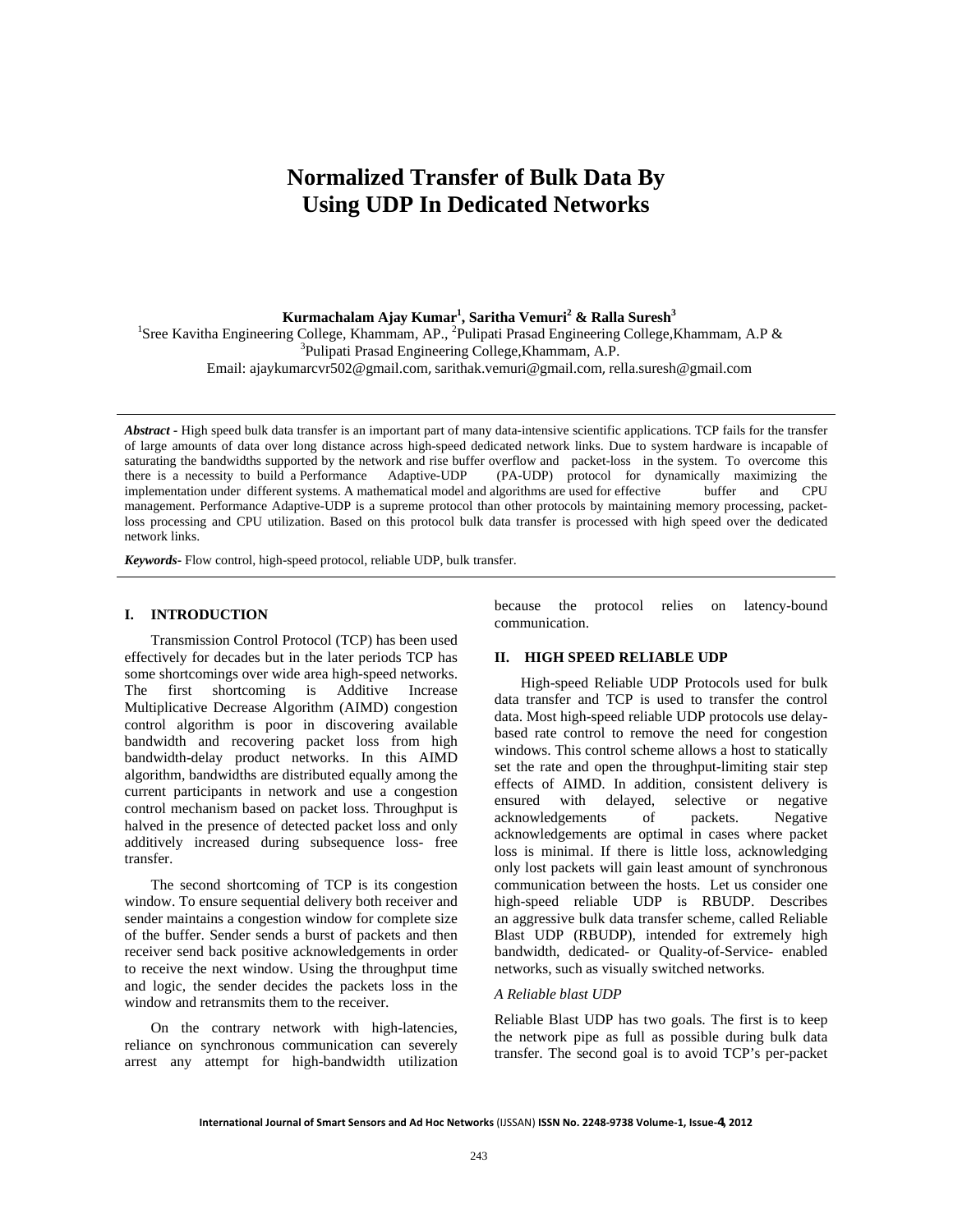interaction so that acknowledgments are not sent per window of transmitted data, but aggregated and delivered at the end of a transmission phase. The RBUDP data delivery scheme illustrates the first data transmission phase (A to B in the figure); RBUDP sends the entire payload at a user-specified sending rate using UDP datagrams. Since UDP is an unreliable protocol, some datagrams may become lost due to congestion or inability of the receiving host from reading the packets rapidly enough. The receiver therefore must keep a tally of the packets that are received in order to determine which packets must be retransmitted. At the end of the bulk data transmission phase, the sender sends a DONE signal via TCP (C in the figure) so that the receiver knows that no more UDP packets will arrive.



Figure 2.1 The Time Sequence Diagram of RBUDP

 The receiver responds by sending an Acknowledgment consisting of a bitmap tally of the received packets (D in the figure). The sender responds by resending the missing packets, and the process repeats itself until no more packets need to be retransmitted. In RBUDP, the most important input parameter is the sending rate of the UDP blasts. To minimize loss, the sending rate should not be larger than the bandwidth of the bottleneck link (typically a router). Tools such as Iperf [Iperf] and netperf [Netperf] are typically used to measure the bottleneck bandwidth. In theory if one could send data just below this rate, data loss should be near zero. The chief problem with using Iperf as a measure of possible throughput over a link is that it does not take into account the fact that in a real application, data is not simply streamed to a receiver and discarded. It has to be moved into main memory for the application to use.

#### **Three versions of RBUDP were developed:**

**1. RBUDP without scatter/gather optimization – this** is a naïve implementation of RBUDP where each incoming packet is examined (to determine where it should go in the application's memory buffer) and then moved there.

**2. RBUDP with scatter/gather optimization** – this implementation takes advantage of the fact that most incoming packets are likely to arrive in order, and if transmission rates are below the maximum throughput of the network, packets are unlikely to be lost. The algorithm works by using readv() to directly move the data from kernel memory to its predicted location in the application's memory. After performing this readv () the packet header is examined to determine if it was placed in the correct location. If it was not (either because it was an out-of-order packet, or an intermediate packet was lost), then the packet is moved to the correct location in the user's memory buffer.

**3. "Fake" RBUDP** – this implementation is the same as the scheme without the scatter/gather optimization except the incoming data is never moved to application memory. This was used to examine the overhead of the RBUDP protocol compared to raw transmission of UDP packets via Iperf.

#### **A. Tsunami Protocol**

Our initial implementation of the Tsunami protocol consists of two user-space applications, a client and a server. The structure of these applications are illustrated as, during a file transfer, the client has two running threads.



The network thread handles all network communication, maintains the retransmission queue, and places blocks that are ready for disk storage into a ring buffer. The disk thread simply moves blocks from the ring buffer to the destination file on disk. The server creates a single thread in response to each client connection that handles all disk and network activity.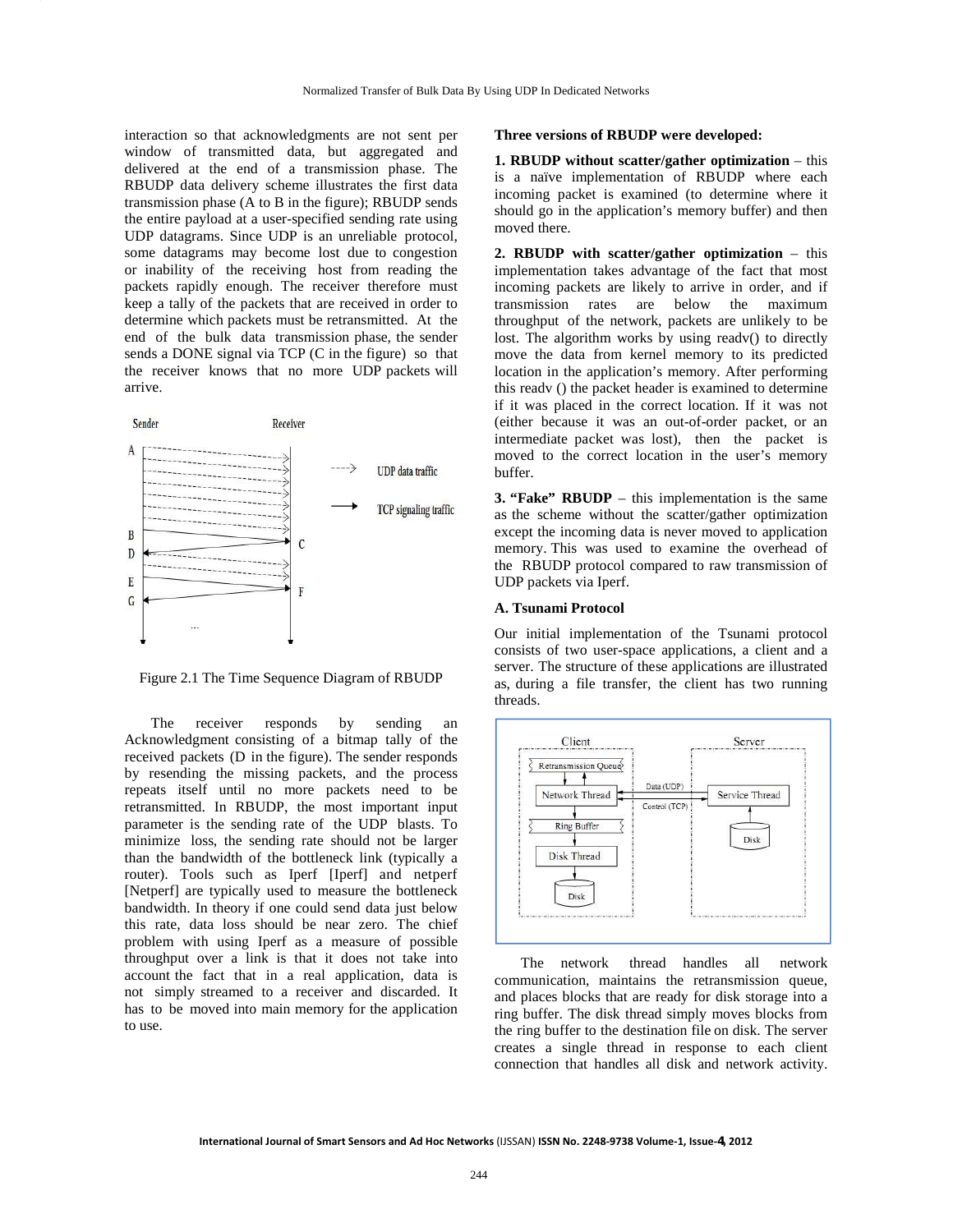The client initiates a Tsunami session by connecting to the TCP port of the server. Upon connection, the server sends a small block of random data to the client. The client then xor's this random data with a shared secret, calculates an MD5 checksum, and transmits the result to the server. The server performs the same operation on the random data and verifies that the results are identical thus establish client authentication. After exchanging protocol revision codes, the client sends the name of the requested file to the server.

If the server indicates that the file is available, the client sends its desired block size, target transfer rate, error threshold, and inters- packet delay scaling factors. The server responds with the length of the file, the agreed-upon block size, the number of block, and a timestamp. The client then creates a UDP port and transmits the port number. At this point, transmit of the file from server to client is ready.

Finally, reliable UDP is positioned at the application level; this allows users to explore more customized approaches to suit the type of transfer, whether it is disk-to-disk, memory- to-disk, or any other dedicated combination.

#### **III. MATHEMATICAL MODEL FOR MEASURING HIGH- SPEED NETWORKS**

A mathematical model is used to determine the changes in system parameters in High-Speed performances. This will be performed by buffer sizes to network rates and sending rates to interpacket delay times. Receiver is very much significant because the receiver is noticed to be in more system strain than the sender. Two buffers are of primary importance in preventing packet loss at the receiving end: the kernel's UDP buffer and the user buffer at the application level.

#### *A. Receiving Application Buffers*

 For the protocols which receive packets and write to disk asynchronously, the time before the receiver has a full application buffer can be calculated with a simple formula Let "**t**" be the time in seconds, **r (.)** be a function which returns the data rate in bits per second (bps) of its argument, and m be the buffer size in bits. The time before m is full is given by

#### $t = m / r$  (recv) – r (disk)

 To circumvent this problem, one may put a restriction on the size of the file sent by relating file size to **r** (recv)\*t. Let "f" be the size of a file and "f<sub>max</sub>" be its maximum size:

 $f_{\text{max}} = m / 1 - r$  (disk)/r(recv)

Note that f<sub>max</sub> can never be negative since **r** (disk) can only be as fast as **r (recv)**. Also, note that if the two rates are equally matched,  $f_{max}$  will be infinite since the application buffer will never overflow.

#### *B. Receiving Kernel Buffers*

 Another source of packet loss occurs when the kernel's receiving buffer fills up. Since UDP was not designed for anything approximating reliable bulk transfer, the default buffer size for UDP on most operating systems is very small.

#### $t = m/r$  (recv)

Let  $t\%$  represent the percentage of time during execution that the application is actively receiving packets, and **r(CPU)** be the rate at which the CPU can process packets:

#### **t% >= r (recv)/r (CPU)**

#### **IV. IMPLEMENTATION OF PA-UDP**

 PA-UDP is the protocol mostly used in Linux and UNIX environments, this is a multithreaded designed to be self- configuring with minimal human input.

#### *A. Data Flow and Structures*

 The implementation of the both sender and receiver is accessed as; the sender sends data asynchronously through UDP socket. Periodically probing the TCP socket is used for control and retransmission requests. A buffer is maintained to both sender and receiver. So, the sender does not have to reread the retransmitted packet from disk.



**Figure 4.1 PA-UDP: the data sender**

 When the data are generated, a buffer might be crucial to the integrity of the received data if data are taken from sensors or other such no reproducible events. At the receiver end, there are six threads. Threads serve to provide easily achievable parallelism, crucially hiding latencies (measure of time delay in system). Furthermore, the use of threading to achieve periodicity of independent functions simplifies the system code. The File processing thread ensures that the data are in